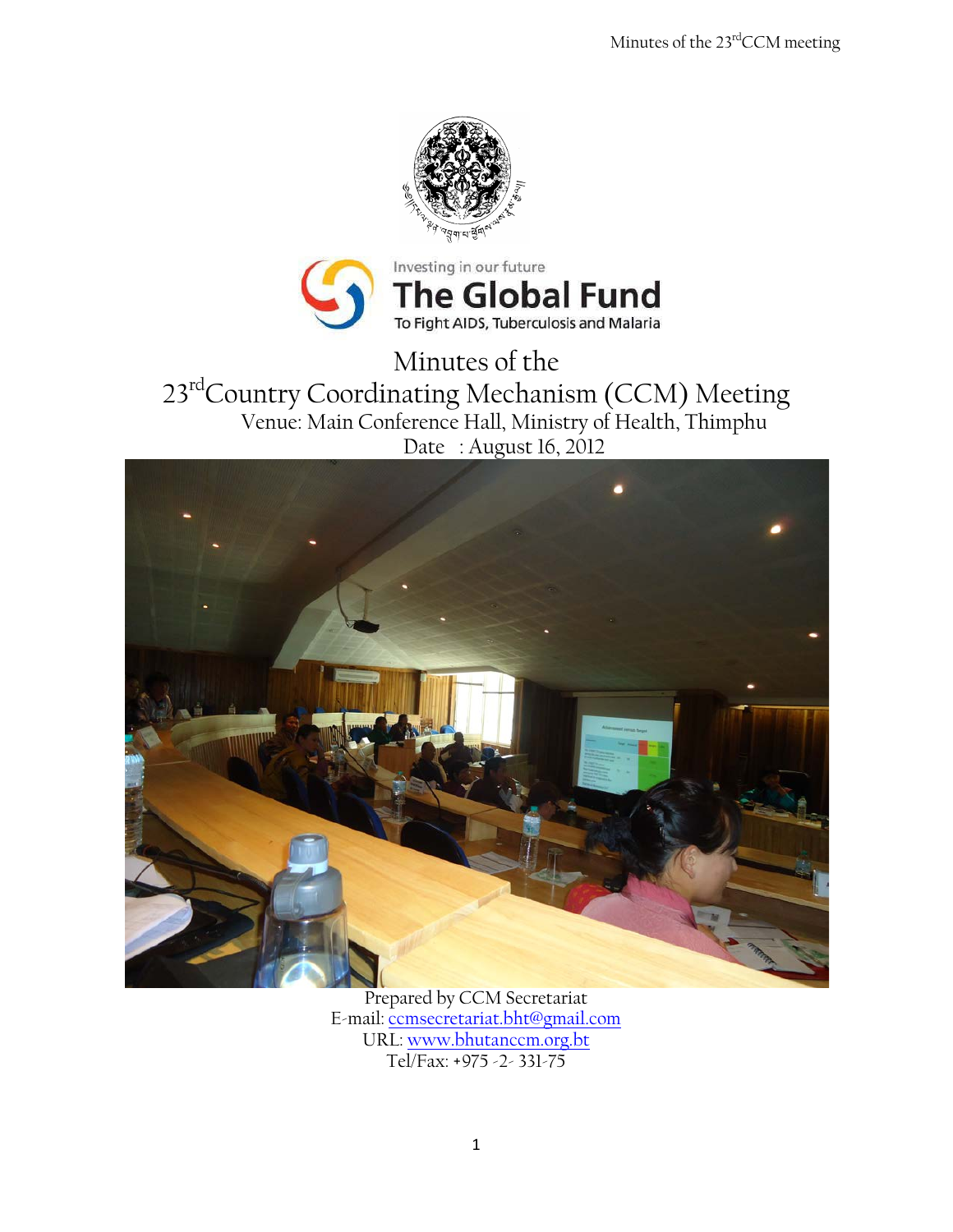The  $23<sup>rd</sup>$  meeting of the Bhutan Country Coordinating Mechanism was held on August  $16<sup>th</sup>$ , 2012 at 09:00 AM at the Main Conference Hall, MoH, Thimphu, with following objectives:

- 1. Present the quarterly progress updates of HIV, TB and Malaria programmes
- 2. Responses to TRP's questions for Transitional Funding Mechanism.
- 3. Brief on  $26<sup>th</sup>$  Board and SEA constituency meeting.

## **Attendees:**

# **CCM Members:**

- 1. Ms. Phuntshok Chhoden, CCM Chair, Strategic Advisor, Bhutan Association of Women Entrepreneurs. (NGO Constituency).
- 2. Dr. Nani Nair, Representative, WHO Bhutan (Multilateral Constituency).
- 3. Mr. Mark LaPariarie, Representative, World Bank, (Government Constituency).
- 4. Mr. Kencho Wangdi, Portfolio Coordinator, SNV (Bilateral Constituency).
- 5. Mr. Wangda Dorji, Executive Director, Lhaksam (PLWD Constituency)
- 6. Mr. Kinley Tenzin, Sr. Program Officer, Bhutan Youth Development Fund (NGO Constituency).
- 7. Mr. Tashi Dhendup, Peer Counsellor (KAP Constituency)
- 8. Dr. Sanga Dorji, Executive Director, DPAB (NGO Constituency)

## **Alternate CCM Members:**

- 1. Dr. Ugen Dophu, Director General, DoMS, MoH (Government Constituency)
- 2. Mr. Kinley Rinchen, Planning Officer, Dept. of Planning and Resources (Academic /Education Constituency).
- 3. Ms. Deki Zam, Program Coordinator, Draktsho Vocational Training Centre for Special Children and Youth (NGO Constituency)
- 4. Ms. Pema, Program Officer, Tarayana Foundation (NGO Constituency).
- 5. Ms. Dechen Choden, Program Officer, Royal Society for Senior Citizens (NGO Constituency)
- 6. Ms. Sonam Chuki, Budget Officer, Department of National Budget, Ministry of Finance (Government Constituency).
- 7. Ms. Karma Choden, RENEW Secretariat (NGO Constituency)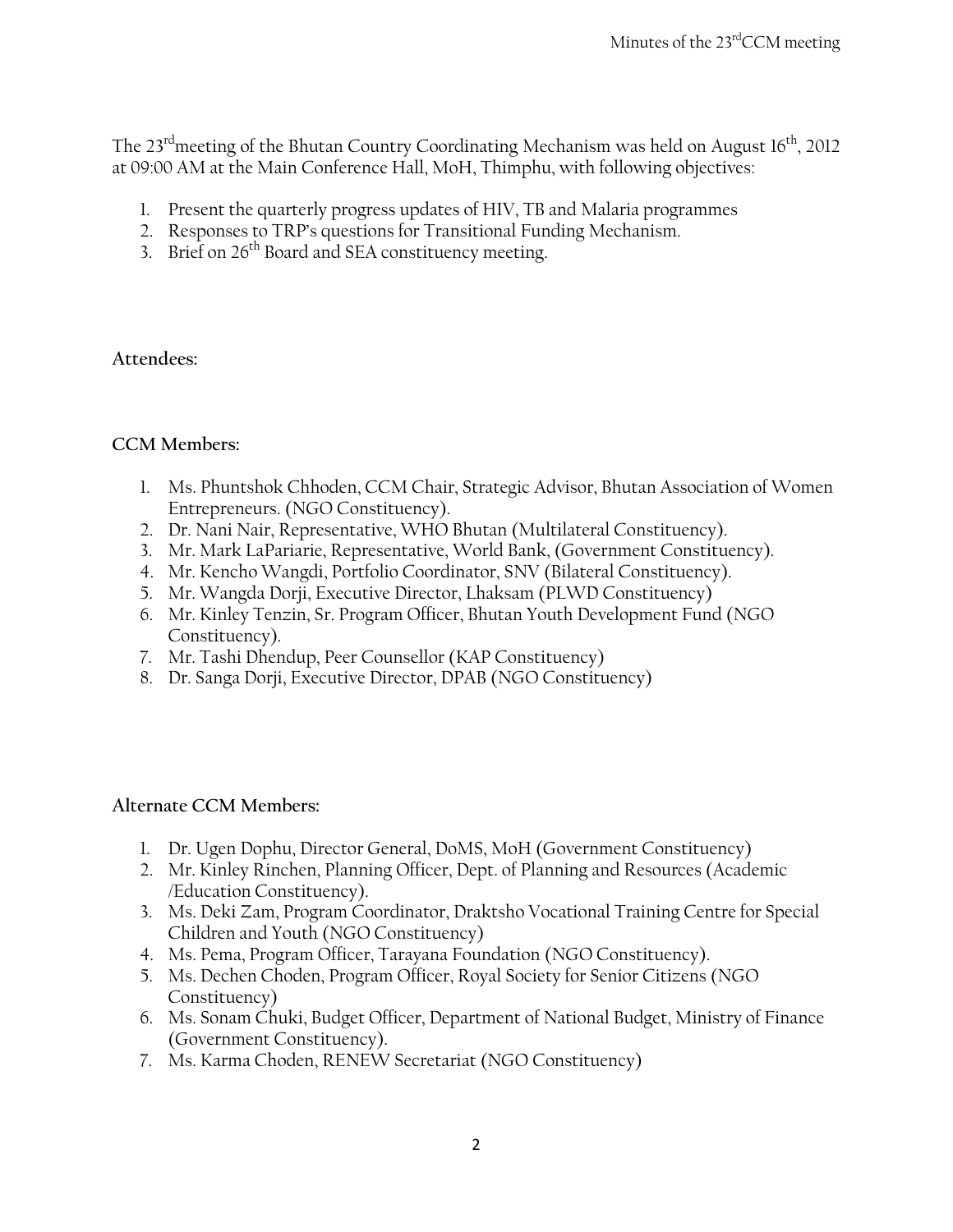# **Principal Recipient (PR) Representatives:**

- 1. Mr. Tandin Dorji, Chief Prpgram Officer, Communicable Disease Division, DoPH, MOH
- 2. Mr. Tobgay Drukpa, Sr. Program Officer, Vector-borne Disease Control Programme (VDCP), MOH.
- 3. Mr. Nima Wangdi Gyeltshen, Entomologist, Vector-borne Disease Control Programme (VDCP), MOH.
- 4. Mr. Namgay Tshering, Program Officer, National HIV/AIDS Control Program, MOH
- 5. Mr. Lekey Khandu, Asst.Program Officer, National HIV/AIDS Control Program, MOH
- 6. Mr. Chewang Rinzin,Sr.Program Officer, National Tuberculosis Control Programme, MoH
- 7. Mr. Tashi Dendup, Program Officer, National Tuberculosis Control Programme, MoH
- 8. Ms. Kinzang Wangmo, PO, PMT, MOH
- 9. Mr. Jigme Thinley, Asst. M&E Officer, PMT, MOH

#### **Sub Recipient (SR) Representatives:**

- 1. Ms. Ugyen Tshomo, Sr. Program Officer, NFE, MoE
- 2. Mr. Ugyen Tshering, Program Officer, Dratshang Lhentshog
- 3. Mr. Tobgay Wangchuk, Sr. Lab Technician, Military Hospital, RBA

#### **CCM Secretariat:**

- 1. Mr. Karma, CCM Coordinator
- 2. Ms. Suneeta Chhetri, Asst. M&E Officer

#### **Observers:**

1. Mr. Yeshey Dorji, Local Fund Agent, UNOPS.

## **Quorum:**

Attendance - 75%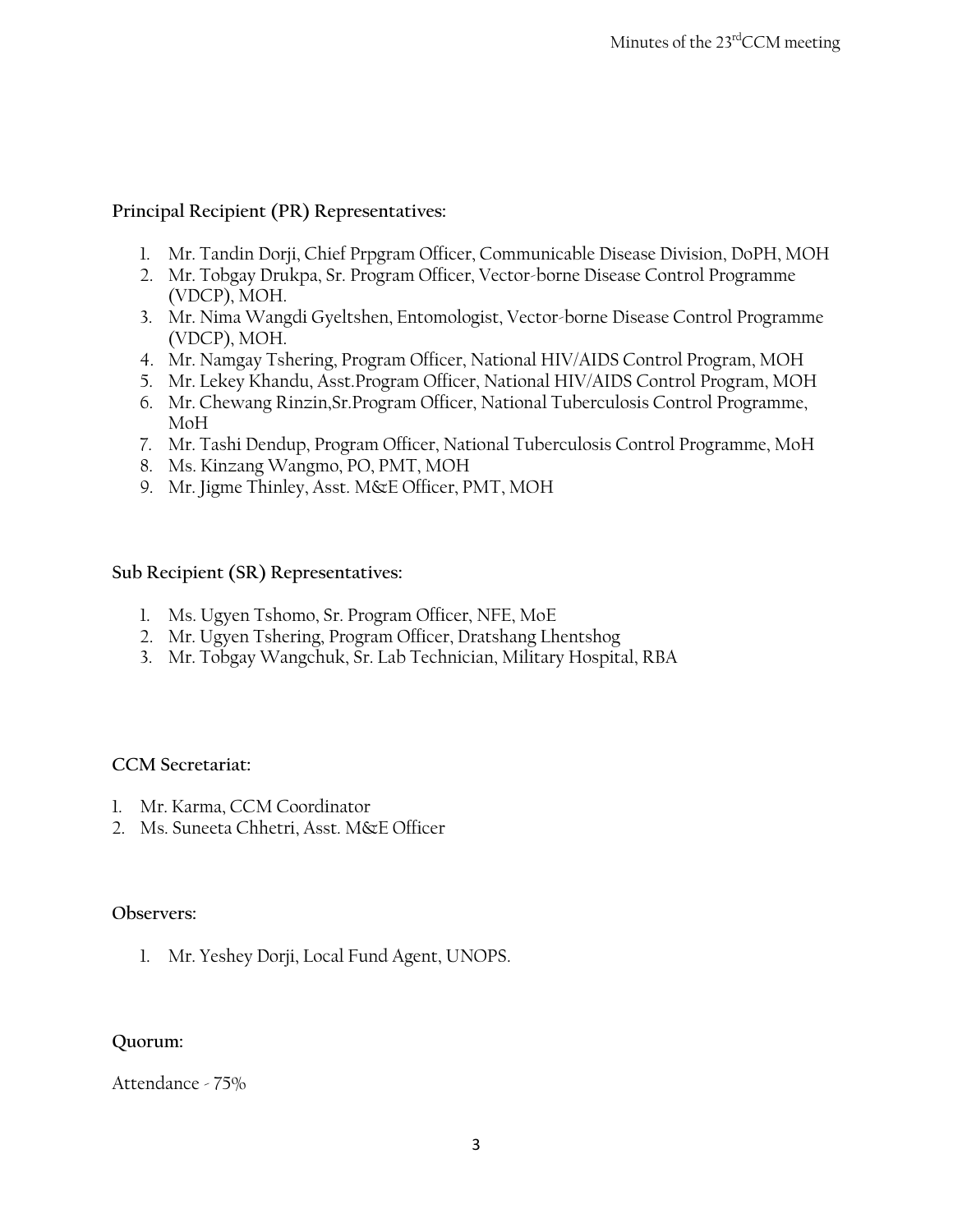| Sl.N           | Agenda                    | Discussion                                                                                                                                                                                                                                                                                                                                                                               | Recommendations and Decisions                                                                                                                                                                                                                                                                                                                         |
|----------------|---------------------------|------------------------------------------------------------------------------------------------------------------------------------------------------------------------------------------------------------------------------------------------------------------------------------------------------------------------------------------------------------------------------------------|-------------------------------------------------------------------------------------------------------------------------------------------------------------------------------------------------------------------------------------------------------------------------------------------------------------------------------------------------------|
| 0.             |                           |                                                                                                                                                                                                                                                                                                                                                                                          |                                                                                                                                                                                                                                                                                                                                                       |
|                | Opening<br>remarks        | Ms. Phuntshok Chhoden, CCM Chair thanked all members for<br>attending the 23 <sup>rd</sup> CCM meeting.                                                                                                                                                                                                                                                                                  |                                                                                                                                                                                                                                                                                                                                                       |
|                |                           | In her opening statement she highlighted the following main<br>objectives of the meeting:                                                                                                                                                                                                                                                                                                |                                                                                                                                                                                                                                                                                                                                                       |
|                |                           | Update the quarterly progress of HIV, TB and Malaria<br>2. Outcome of Transitional Funding Mechanism.<br>3. Update on 26 <sup>th</sup> Board and SEA constituency meeting.                                                                                                                                                                                                               |                                                                                                                                                                                                                                                                                                                                                       |
|                |                           | The CCM members were acknowledged for their contribution in the<br>development of the TFM, the WHO for technical support, and the<br>programs congratulated for their efforts put in, especially the Malaria<br>program on their proposal's positive review by the TRP.                                                                                                                  |                                                                                                                                                                                                                                                                                                                                                       |
|                |                           | The CCM members were also informed that the 23 <sup>rd</sup> CCM meeting<br>was deliberately delayed till the news on TFM were out with TRP<br>results to review and respond to collectively.                                                                                                                                                                                            |                                                                                                                                                                                                                                                                                                                                                       |
| $\overline{2}$ | Adoption of the<br>agenda | The CCM members endorsed the agenda for discussion.                                                                                                                                                                                                                                                                                                                                      |                                                                                                                                                                                                                                                                                                                                                       |
| $\overline{3}$ | Progress update<br>$-HIV$ | The PR representative for HIV program, Mr. Namgay Tshering,<br>Program Officer, presented the progress update of the HIV program<br>and presented the proposal for the CCM's endorsement :<br>Since SR(BCCI) could not implement the activities in past 7-8<br>quarters (Phase II), the SR has requested the PR to withdraw<br>the sum of USD 23, 970.00 from year 4 from Q13, Q14 & Q15 | With much deliberation, the CCM endorsed the<br>proposal to relocate the BCCI's activity budget<br>to be carried out by the Health Promotion<br>Division, on the condition that the PR will carry<br>out the same activities and be able to reach the<br>targeted community to the maximum. It was<br>also recommended that the PR will seek a letter |
|                |                           | (communicated via email)                                                                                                                                                                                                                                                                                                                                                                 | of request for withdrawal from SR (BCCI) in                                                                                                                                                                                                                                                                                                           |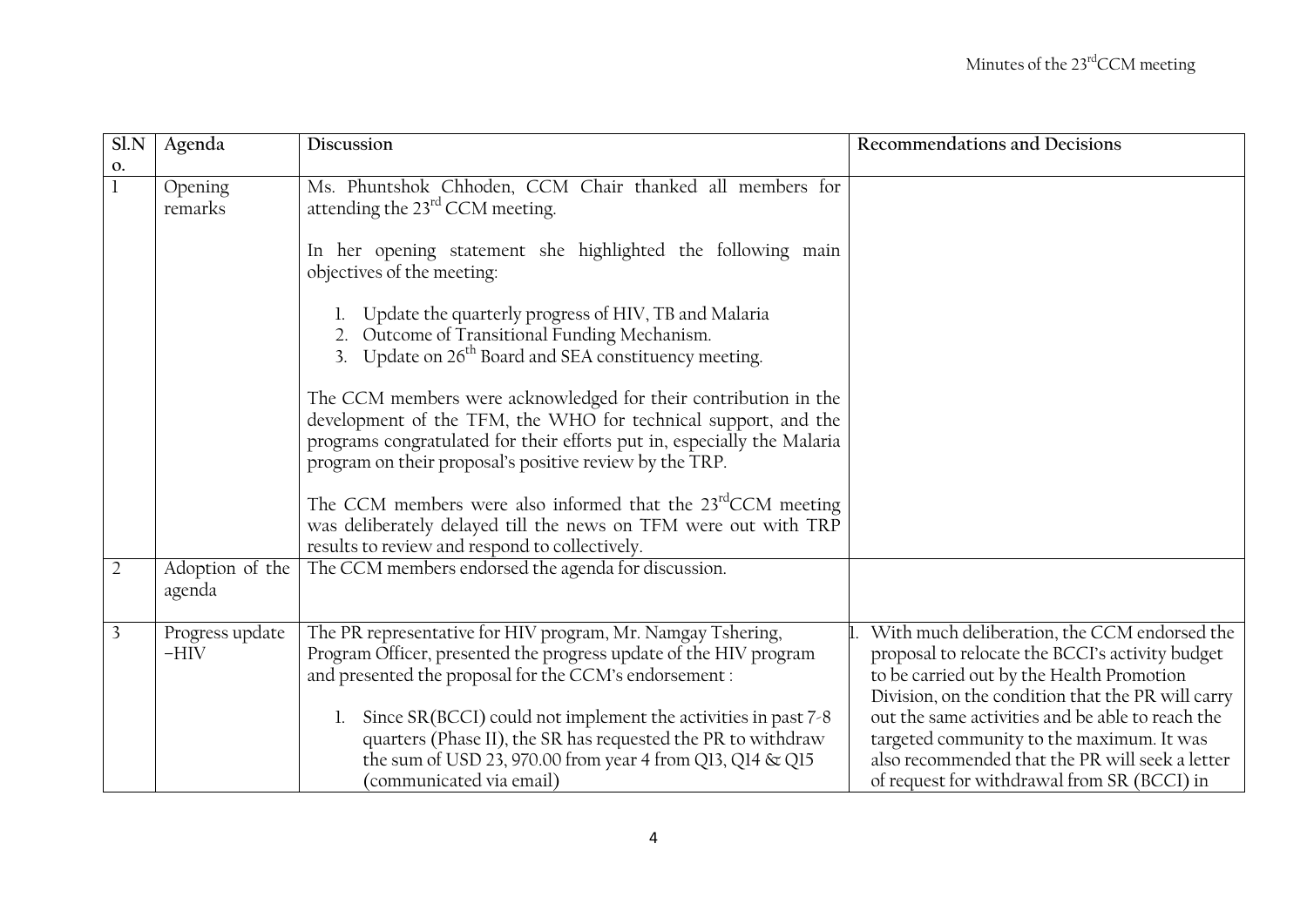|  | Activities not linked to any major indicators as highlighted<br>in the PF                                                                                                                                                                                                                                                                                                                                                                                                                                                                                                                                    | formal writing (hard copy letter).                                                                                                                                                                                                                                                                                                                                                                                                                          |
|--|--------------------------------------------------------------------------------------------------------------------------------------------------------------------------------------------------------------------------------------------------------------------------------------------------------------------------------------------------------------------------------------------------------------------------------------------------------------------------------------------------------------------------------------------------------------------------------------------------------------|-------------------------------------------------------------------------------------------------------------------------------------------------------------------------------------------------------------------------------------------------------------------------------------------------------------------------------------------------------------------------------------------------------------------------------------------------------------|
|  | The activities were aimed at reaching to youths through the<br>private sectors                                                                                                                                                                                                                                                                                                                                                                                                                                                                                                                               | The CCM endorsed the proposal, however, the<br>CCM requested assurance on the the two staff<br>joining inwill have an M&E expertise to                                                                                                                                                                                                                                                                                                                      |
|  | The PR proposed the fund to be allocated to Health Promotion<br>Division to carry out the similar activities, without much deviation<br>from the grant objectives.                                                                                                                                                                                                                                                                                                                                                                                                                                           | efficiently carry out strong M&E, and there<br>should be no requirement for M&E, later.                                                                                                                                                                                                                                                                                                                                                                     |
|  |                                                                                                                                                                                                                                                                                                                                                                                                                                                                                                                                                                                                              | With regard to the excess expenditure, PR will                                                                                                                                                                                                                                                                                                                                                                                                              |
|  | There is no approved budget under year 5 to meet the cost of<br>refurbishing the existing HISCs in four major towns. And also very<br>less time and budget to hire M&E consultant, when there is already<br>one M&E in the PMT and with joining of two staff who is take role of<br>M&E, the program proposes the re-appropriation of USD 24000 from<br>SDA 2.2.1. Hiring of M&E Consultant in MoHtothe following:<br>1) Refurbishment of VCT centers under SDA 1.8.<br>2) To carry out the NACP Annual Review Meeting.<br>3) Printing of targeted IEC materials on HIV & STIs (Print)<br>Publications), and | re-present the case for excess expenditure in<br>clear tabular format (tracing back all the<br>previous meeting that endorsed their request)<br>and, if need be, communicate with the Global<br>Fund and LFA. The PR through CCM<br>Secretariat will propose their case to CCM to<br>look into their concerns, either calling for an Ad<br>hoc CCM meeting or via electronically. The<br>stipulated time to present the detail case to<br>CCM is two weeks. |
|  | From SDA 2.3.2. Hire international expert for targeted<br>TAtoUndertake Supervision and Monitoring Visit.                                                                                                                                                                                                                                                                                                                                                                                                                                                                                                    | 4. It was also recommended that the Programs will<br>first put their request of re-appropriation of<br>budget to their Chief Program and the Director<br>General, before coming to the CCM.                                                                                                                                                                                                                                                                 |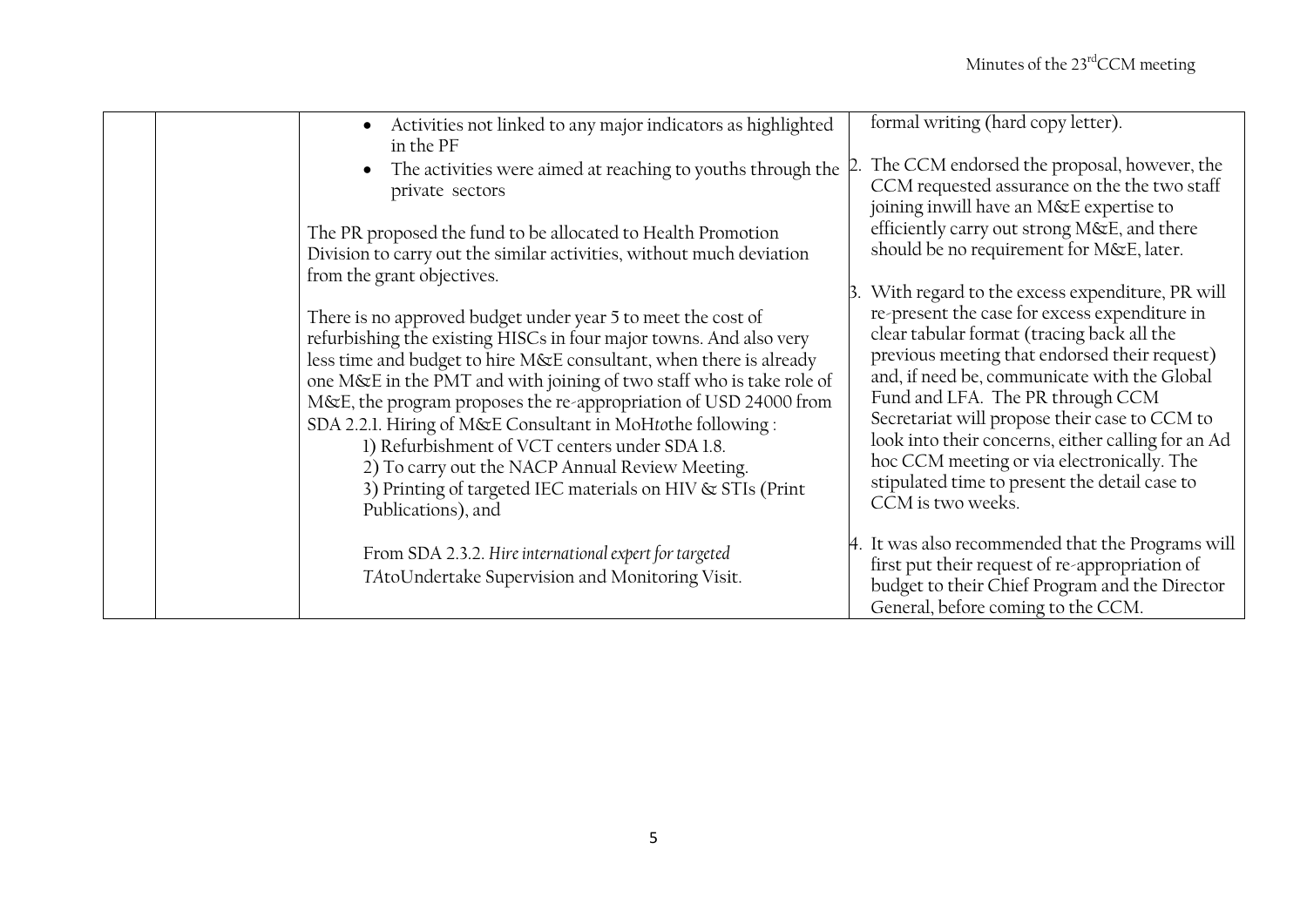| $\overline{4}$ | Outcome of<br>TFM Proposal-<br><b>HIV</b> | The Program Officer, HIV Program presented the review of<br>1.<br>TRP recommendation on the TFM proposal, and highlighted<br>the justifications requested in,<br>Conditions related to technical criteria and clarification<br>a <sub>1</sub><br>and/or conditionsrelated to the scope of TFM that is<br>required by TRP.<br>b. Clarification and/or conditions related to technical<br>criteria (not falling under the eligibility and TFM-<br>specific requirements sections), and conditions related<br>to the scope of TFM, required by the GF Secretariat<br>during grant negotiations. |                | The CCM read the outcome of the TRP<br>review, and the PR representative was<br>recommended that they will respond<br>appropriately.<br>However, on some justification requested<br>in the TFM proposal, such as the human<br>rights issue, the justification presented by<br>the program wasfurthers asked to be<br>refine including concerns like the<br>confidentiality issues, empowering<br>vulnerable groups-mentioning the works<br>of Lhaksam and that they are the key<br>supported agency, etc.<br>2. It was also recommended that the<br>program maintain the consistencies, like<br>in the figures of the patients on ART<br>treatment and people living with the<br>diseases, etc.<br>3. On the activity related to training, the<br>CCM recommended that the training<br>program representing 32% of the total<br>budget should be reviewed for any cut-<br>backs (if appropriate) and this component |
|----------------|-------------------------------------------|----------------------------------------------------------------------------------------------------------------------------------------------------------------------------------------------------------------------------------------------------------------------------------------------------------------------------------------------------------------------------------------------------------------------------------------------------------------------------------------------------------------------------------------------------------------------------------------------|----------------|---------------------------------------------------------------------------------------------------------------------------------------------------------------------------------------------------------------------------------------------------------------------------------------------------------------------------------------------------------------------------------------------------------------------------------------------------------------------------------------------------------------------------------------------------------------------------------------------------------------------------------------------------------------------------------------------------------------------------------------------------------------------------------------------------------------------------------------------------------------------------------------------------------------------|
|                |                                           |                                                                                                                                                                                                                                                                                                                                                                                                                                                                                                                                                                                              |                | then more elaborately justified                                                                                                                                                                                                                                                                                                                                                                                                                                                                                                                                                                                                                                                                                                                                                                                                                                                                                     |
| 5              | Progress update<br>$-TB$                  | The PR representative for TB program, Mr. Chewang Rinzin,<br>Sr. Program Officer, presented the progress update of the TB program<br>and presented the proposal for the CCM's endorsement :<br>Approval or endorsement for the implementation of activities                                                                                                                                                                                                                                                                                                                                  | $\mathbf{l}$ . | It was recommended that the PR will re-<br>present the case for excess expenditure in<br>clear tabular format (tracing back all the<br>previous meeting that endorsed their<br>request) and, if need be, communicate<br>with the Global Fund and LFA.                                                                                                                                                                                                                                                                                                                                                                                                                                                                                                                                                                                                                                                               |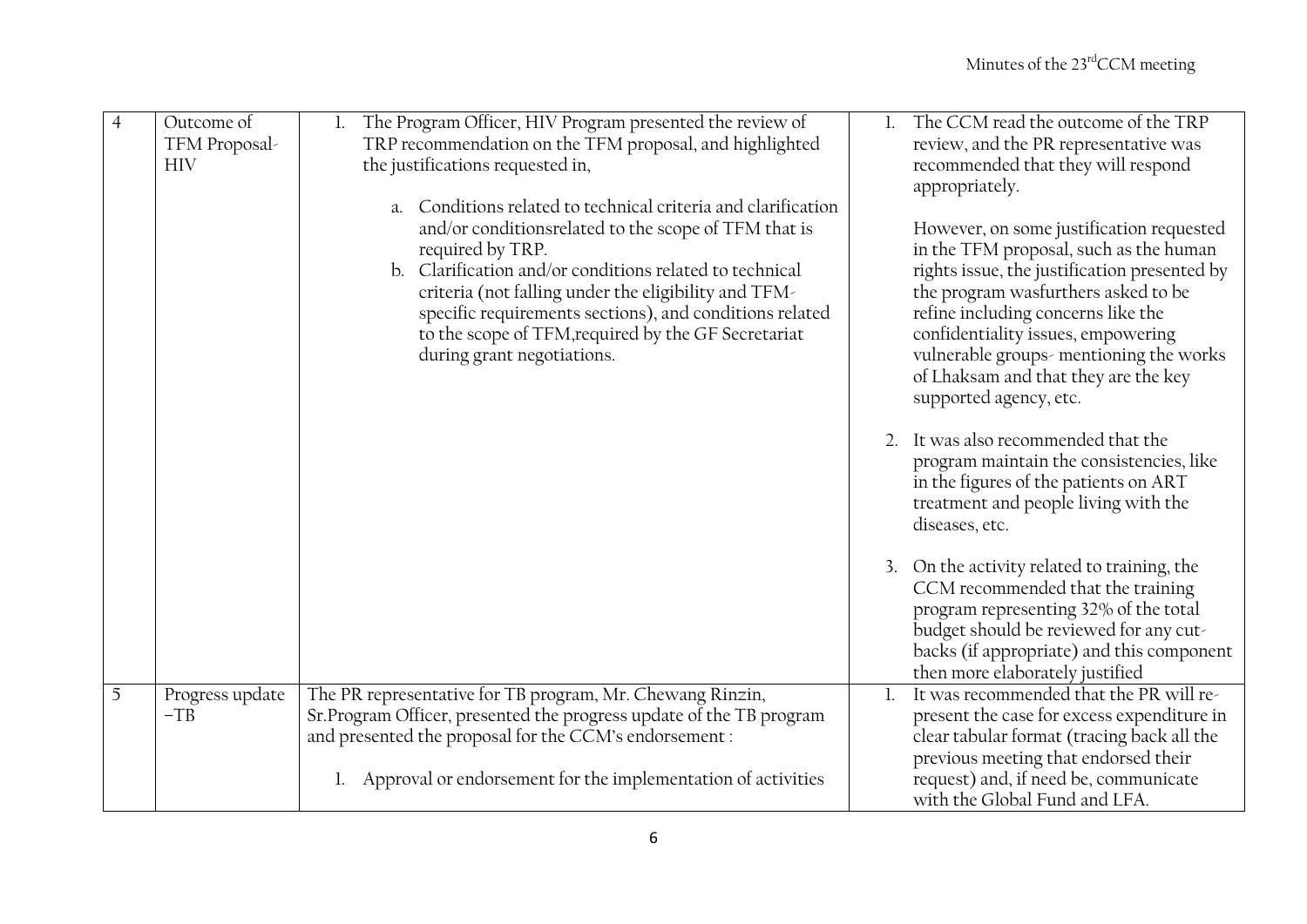|                          |                             | carried over from Phase 1 to 2 of the Activity codes 2.5 and 2.6<br>amounting to 21600\$ and 8600\$ for Provide enablers to MDR-TB<br>patients and International training on DOTS Plus.<br>Re-appropriation approval                                                                                                                                                                                                                                                                                                                 | The PR through CCM Secretariat will<br>propose their case to CCM to look into<br>their concerns, either calling for an Ad hoc<br>CCM meeting or via electronically. The<br>stipulated time to present detail case to<br>CCM is for two weeks. |
|--------------------------|-----------------------------|--------------------------------------------------------------------------------------------------------------------------------------------------------------------------------------------------------------------------------------------------------------------------------------------------------------------------------------------------------------------------------------------------------------------------------------------------------------------------------------------------------------------------------------|-----------------------------------------------------------------------------------------------------------------------------------------------------------------------------------------------------------------------------------------------|
|                          |                             | From activity code 2.5 Balance amount of USD 25,000 from activity of<br>Technical Assistance through GLC to be proposed for over spillover<br>activities of Phase 12.4 Balance budget of USD 16,000 from<br>activity procurement of Second Line Drugs to be used for additional 5<br>MDR-TB patients. Balance budget of USD 18,000 from activity<br>procurement of X-ray machine to be used for the expenditure incurred<br>against X-ray machine procurement done during the start of Phase 2<br>which was the activity of Phase 1. | 2. As per the functions of CCM, it was<br>decided that any reprogramming<br>proposals must be first discussed with<br>division chief and head of department,<br>before formally requesting to Bhutan<br>CCM.                                  |
| 6                        | Outcome of<br>TFM Proposal- | The Program Officer, TB Program presented the review of TRP<br>recommendation on the TFM proposal, and highlighted the                                                                                                                                                                                                                                                                                                                                                                                                               | It was recommended that the overall<br>1)                                                                                                                                                                                                     |
|                          | TB                          | justifications requested in,<br>Conditions related to technical criteria and clarification<br>$\mathcal{C}$<br>and/or conditions related to the scope of TFM that is<br>required by TRP.                                                                                                                                                                                                                                                                                                                                             | budget is not so low, and hence, the<br>program must retain the amount<br>proposed, and the responses should be<br>well articulated with respect to the<br>clarifications sought, particularly on<br>MDR-TB, TB-HIV and ACSM.                 |
|                          |                             | Clarification and/or conditions related to technical<br>d.<br>criteria (not falling under the eligibility and TFM-<br>specific requirements sections), and conditions related<br>to the scope of TFM, required by the GF Secretariat                                                                                                                                                                                                                                                                                                 | The program should use word "essential<br>2)<br>drugs" instead of just "drugs".                                                                                                                                                               |
|                          |                             | during grant negotiations.                                                                                                                                                                                                                                                                                                                                                                                                                                                                                                           | 3) It was also recommended that they should<br>target the traditional healers for the<br>ASCM activity for the TFM proposal.                                                                                                                  |
| $\overline{\mathcal{U}}$ | Progress update             | The PR representative for Malaria program, Mr. Tobgay, Sr.Program                                                                                                                                                                                                                                                                                                                                                                                                                                                                    | It was recommended that for the activity                                                                                                                                                                                                      |
|                          | - Malaria                   | Officer, presented the progress update of the Malaria program and the<br>following unimplemented activities to be reprogrammed :                                                                                                                                                                                                                                                                                                                                                                                                     | relating to the masters program, the<br>Malaria focal person will follow up with                                                                                                                                                              |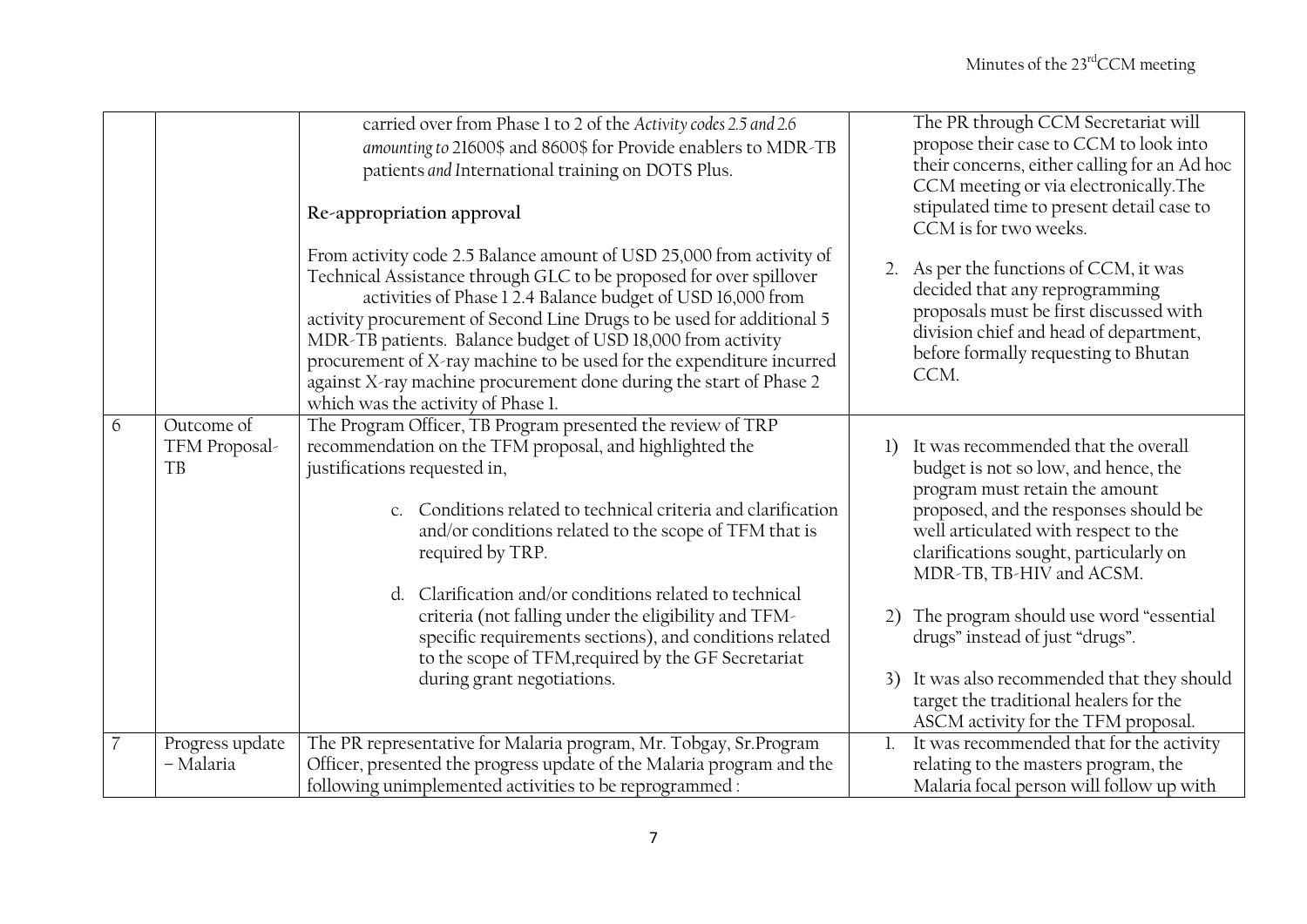|   |               | Under activity, recruit entomologist to guide the programme,<br>budget \$12,000 - to be re-programmed to out-country to meet<br>the need the expenses for Masers in entomology and diploma<br>in parasitology.<br>2. Master in Tropical Medicine 40,000 -Proposed for reprogram<br>to send two malaria technicians in Parasitology in the region<br>3. Procurement of Dehumidifier 22,222- DVED is still looking<br>specification to procure.<br>The program also presented the following challenges :<br>Budget shortages due to fluctuation of dollar rate<br>Difficulty in finding institute for planned training<br>Difficulty in getting specifications for some of the items | the help of Dr.Ugen Dophu and sit with<br>HR Dept. of Ministry of Health.<br>2. It was recommended that for procurement<br>specification and for finding the right<br>institutions, the program should seek<br>assistance from WHO. It was also<br>recommended that the programs should<br>build the capacity of their personnel.<br>3. With regard to the excess expenditure, PR<br>will re-present the case for excess<br>expenditure in clear tabular format<br>(tracing back all the previous meeting that<br>endorsed their request) and, if need be,<br>communicate with the Global Fund and<br>LFA. |
|---|---------------|------------------------------------------------------------------------------------------------------------------------------------------------------------------------------------------------------------------------------------------------------------------------------------------------------------------------------------------------------------------------------------------------------------------------------------------------------------------------------------------------------------------------------------------------------------------------------------------------------------------------------------------------------------------------------------|------------------------------------------------------------------------------------------------------------------------------------------------------------------------------------------------------------------------------------------------------------------------------------------------------------------------------------------------------------------------------------------------------------------------------------------------------------------------------------------------------------------------------------------------------------------------------------------------------------|
|   |               |                                                                                                                                                                                                                                                                                                                                                                                                                                                                                                                                                                                                                                                                                    | The PR through CCM Secretariat will<br>propose their case to CCM to look into<br>their concerns, either calling for an Ad hoc<br>CCM meeting or via electronically.                                                                                                                                                                                                                                                                                                                                                                                                                                        |
|   |               |                                                                                                                                                                                                                                                                                                                                                                                                                                                                                                                                                                                                                                                                                    | The stipulated time to present the detail<br>case to CCM is two weeks.                                                                                                                                                                                                                                                                                                                                                                                                                                                                                                                                     |
|   |               |                                                                                                                                                                                                                                                                                                                                                                                                                                                                                                                                                                                                                                                                                    | It was also recommended that the<br>Programs will first put their request of re-<br>appropriation of budget to their Chief<br>Program Officer and the Director General,<br>before coming to the CCM.                                                                                                                                                                                                                                                                                                                                                                                                       |
| 8 | Outcome of    | The Program Officer, Malaria Program presented the review of TRP                                                                                                                                                                                                                                                                                                                                                                                                                                                                                                                                                                                                                   |                                                                                                                                                                                                                                                                                                                                                                                                                                                                                                                                                                                                            |
|   | TFM Proposal- | recommendation on the TFM proposal. The Malaria program had no                                                                                                                                                                                                                                                                                                                                                                                                                                                                                                                                                                                                                     |                                                                                                                                                                                                                                                                                                                                                                                                                                                                                                                                                                                                            |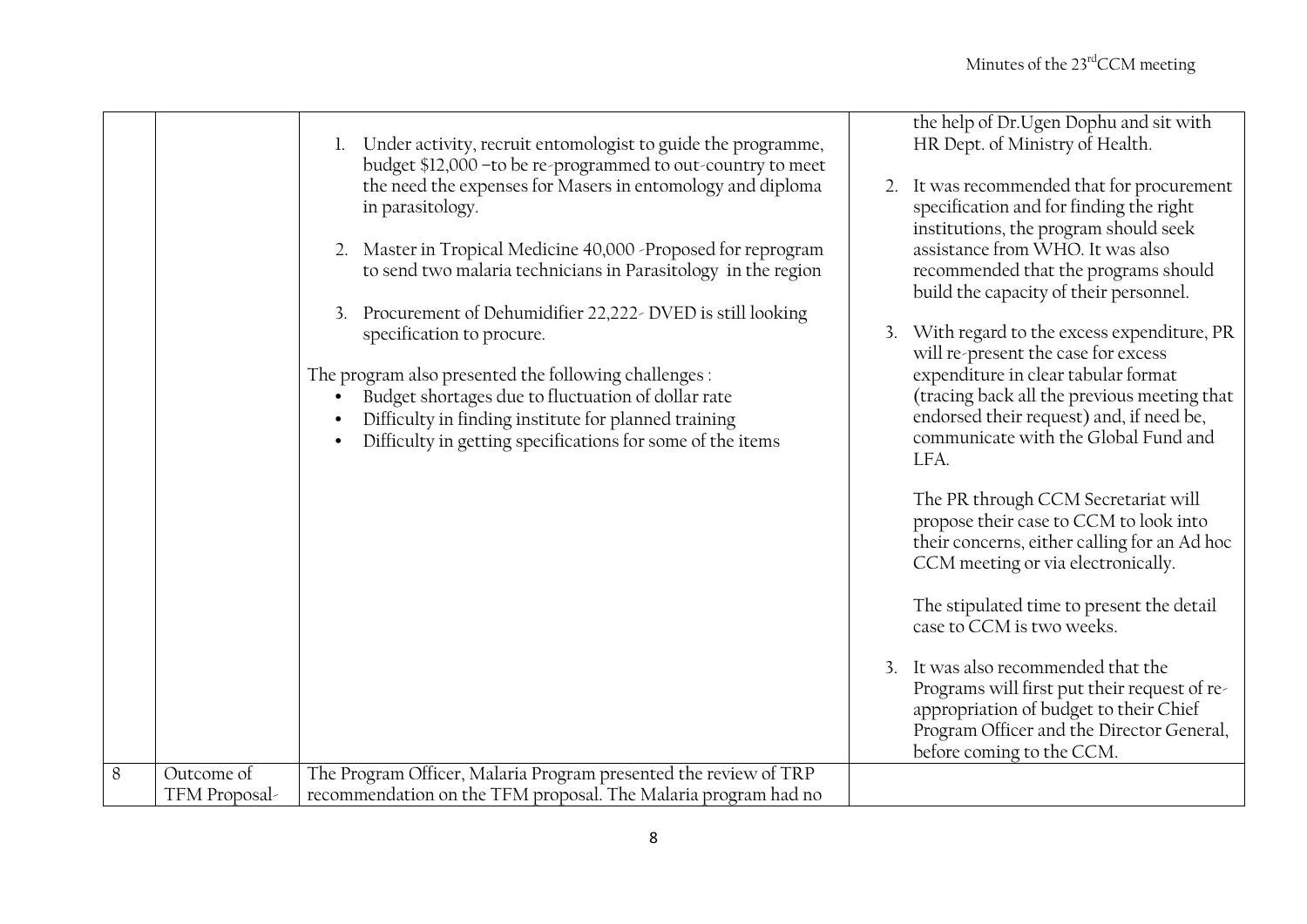|               | Malaria                                                                                                          | technical weakness in the proposal and the program officer attributed                                                                                                                                                                                                                                                                                                                                                                                                                                                                                                                                                                                                                                          |  |
|---------------|------------------------------------------------------------------------------------------------------------------|----------------------------------------------------------------------------------------------------------------------------------------------------------------------------------------------------------------------------------------------------------------------------------------------------------------------------------------------------------------------------------------------------------------------------------------------------------------------------------------------------------------------------------------------------------------------------------------------------------------------------------------------------------------------------------------------------------------|--|
|               |                                                                                                                  | their success to organised set of dedicated staff working together and                                                                                                                                                                                                                                                                                                                                                                                                                                                                                                                                                                                                                                         |  |
|               |                                                                                                                  | that they hired the same consultant who had worked in development                                                                                                                                                                                                                                                                                                                                                                                                                                                                                                                                                                                                                                              |  |
|               |                                                                                                                  | of previous proposals.                                                                                                                                                                                                                                                                                                                                                                                                                                                                                                                                                                                                                                                                                         |  |
| $\mathcal{Q}$ | Briefing on<br>Twenty-Sixth<br>Board meeting<br>held in Geneva,<br>Switzerland and<br><b>SEA</b><br>constituency | The CCM Chair made a brief presentation on Twenty-Sixth Board<br>meeting held in Geneva, Switzerland from 10-11 May 2012, that<br>discussed the following key areas:<br>1. A new financial forecast of \$1.6 billion was announced for<br>funding during 2012-14 period, and Board voted to implement<br>available funds in effective programs that save lives,<br>accelerating implementation of the Board's new funding                                                                                                                                                                                                                                                                                      |  |
|               | meeting.                                                                                                         | strategy.<br>2. Board Revisits the '55% Rule'.<br>3. Reaffirming role of civil society.<br>4. Launch of a selection process for the appointment of a new<br><b>Executive Director.</b>                                                                                                                                                                                                                                                                                                                                                                                                                                                                                                                         |  |
|               |                                                                                                                  | She also highlighted the following discussions of the SEA<br>Constituency meeting, held at Colombo, Sri Lanka from 20-21 June<br>2012<br>Regional overviews per disease by WHO Regional<br>$\bullet$<br>Advisors/specialists.<br>Role of WHO vis-à-vis GF programmes in the region<br>$\bullet$<br>Briefing by Paula Hacopin of Board Relations on workings of<br>$\bullet$<br>the Board, committees etc and how regions must strategise.<br>Report by Nepal BM - status and progress<br>$\bullet$<br>Rotation pattern finalized and agreed upon in representation<br>$\bullet$<br>of SEA constituency in the larger GF Board. Current Board<br>Member being from Sri Lanka and Alternate BM from<br>Thailand. |  |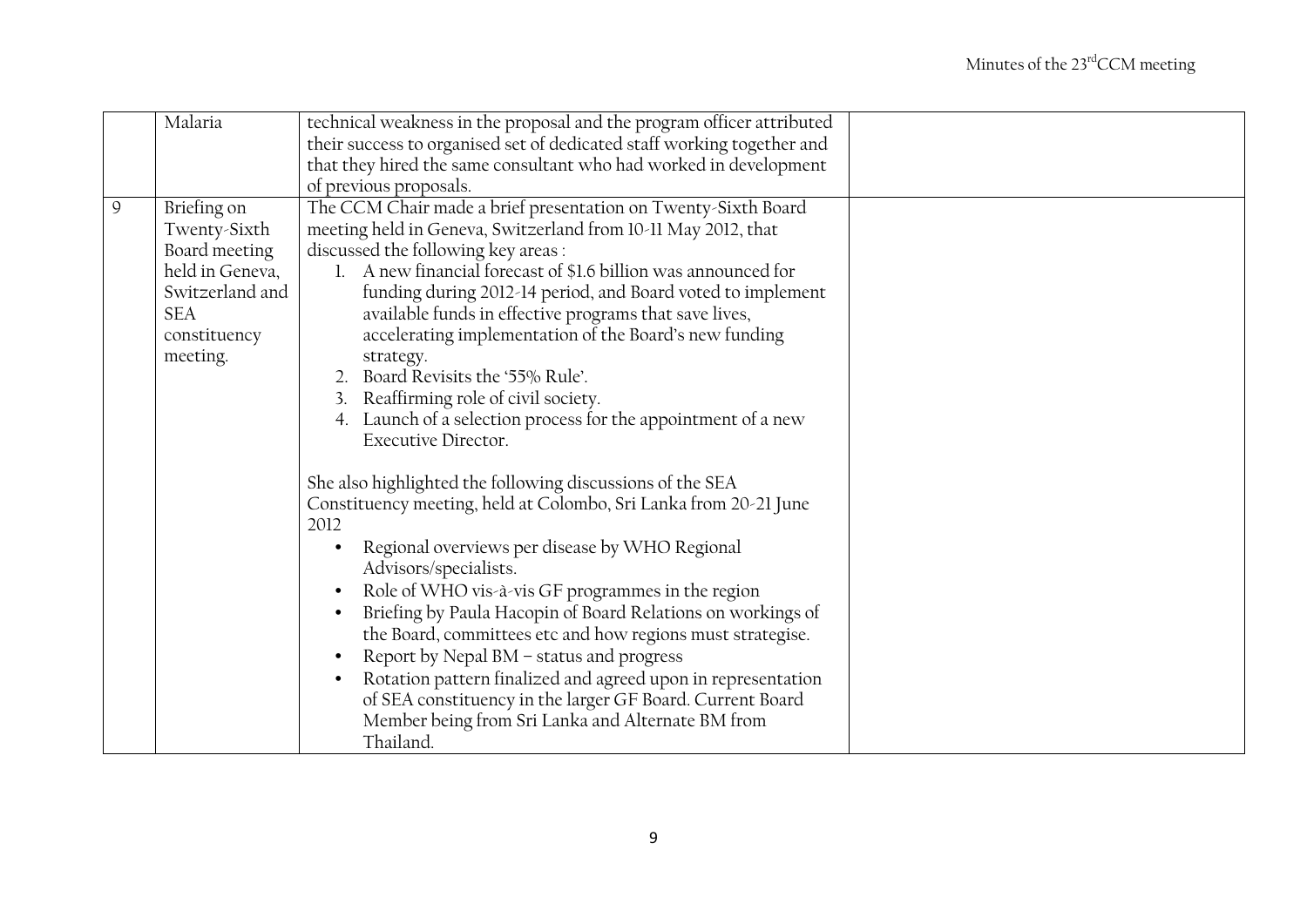**Closing Remarks:** 

The meeting adjourned with the Chairperson thanking all the CCM members for their participation, the program teams for their hard work and on the outcome of the TRP reviews.

The Chair, also urged and requested all the CCM members to continuously support the programs by attending the future meetings. Of the CCM for greater ownership and meaningful discussions and outcomes

She also acknowledged and thanked CCM members for being there with their presence particularly at crucial meetings when important decisions had to be made and hopes that spirit would continue.

 $\sqrt{\alpha}r$ Signature:

Mr. Nima Wangdi, Bhutan CCM Vice Chair